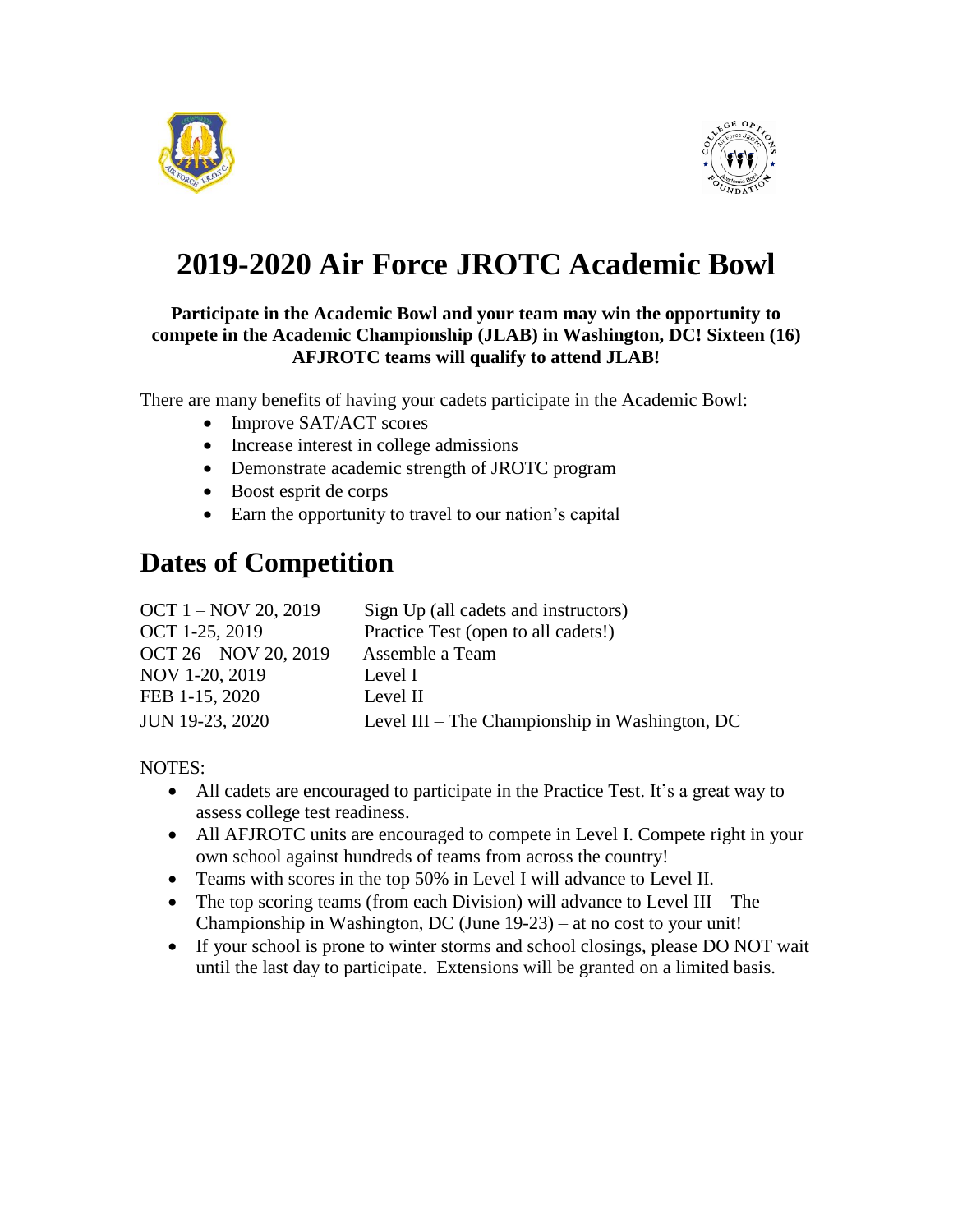



## **Competition Website**

**COF Contests** – To Sign Up and participate in the Practice Test, Level I, and Level II, go to [www.cofcontests.com.](http://www.cofcontests.com/)

#### **How to Select Academic Team Members**

- Academic Team = 4 primary members and 2 alternates (alternates participate in the online competition only)
- Team members may be current juniors  $(11<sup>th</sup> \text{ grade})$ , sophomores  $(10<sup>th</sup> \text{$ grade) or freshmen  $(9<sup>th</sup> \text{ grade})$
- NO seniors may participate

Each JROTC unit will be allowed one team consisting of **four cadets** – they may be freshmen, sophomores or juniors. **Seniors may not participate on the team.** Two alternates may be named and may participate in the online testing only however alternates are not required. If your unit is eligible to participate in the final competition in Washington, DC, **only four team members may attend JLAB. Alternates are not allowed to attend; however, we will be live streaming many of the main events during JLAB including the AFJROTC Championship and Joint Service Championship.**

Instructors may assess and select potential team members using the following criteria –

- Peer selection boards (e.g. interviews, essays)
- Teacher or school recommendations
- GPA
- Performance on the Practice Test (details below)
- Overall enthusiasm for the competition

#### **Practice Test (October 1-25)**

**The Practice Test is open to all cadets and is taken individually, not as a team**. It consists of 25 questions (from a bank of 50 questions so cadets may take the test multiple times) similar to those questions in Levels I and II. It is a great way to evaluate your entire unit's understanding of JROTC curriculum and general subjects. We encourage all cadets to take the Practice Test at an internet-accessible computer in the classroom or other convenient location. Instruct cadets to **Sign Up** at [www.cofcontests.com.](http://www.cofcontests.com/) Once their account is created, they can **Sign In** and select **Practice Test** on the dashboard. Cadets may take the Practice Test as many times as they would like and print out their scores to turn in to the instructor. **COF does not retain Practice Test scores. It is up to each**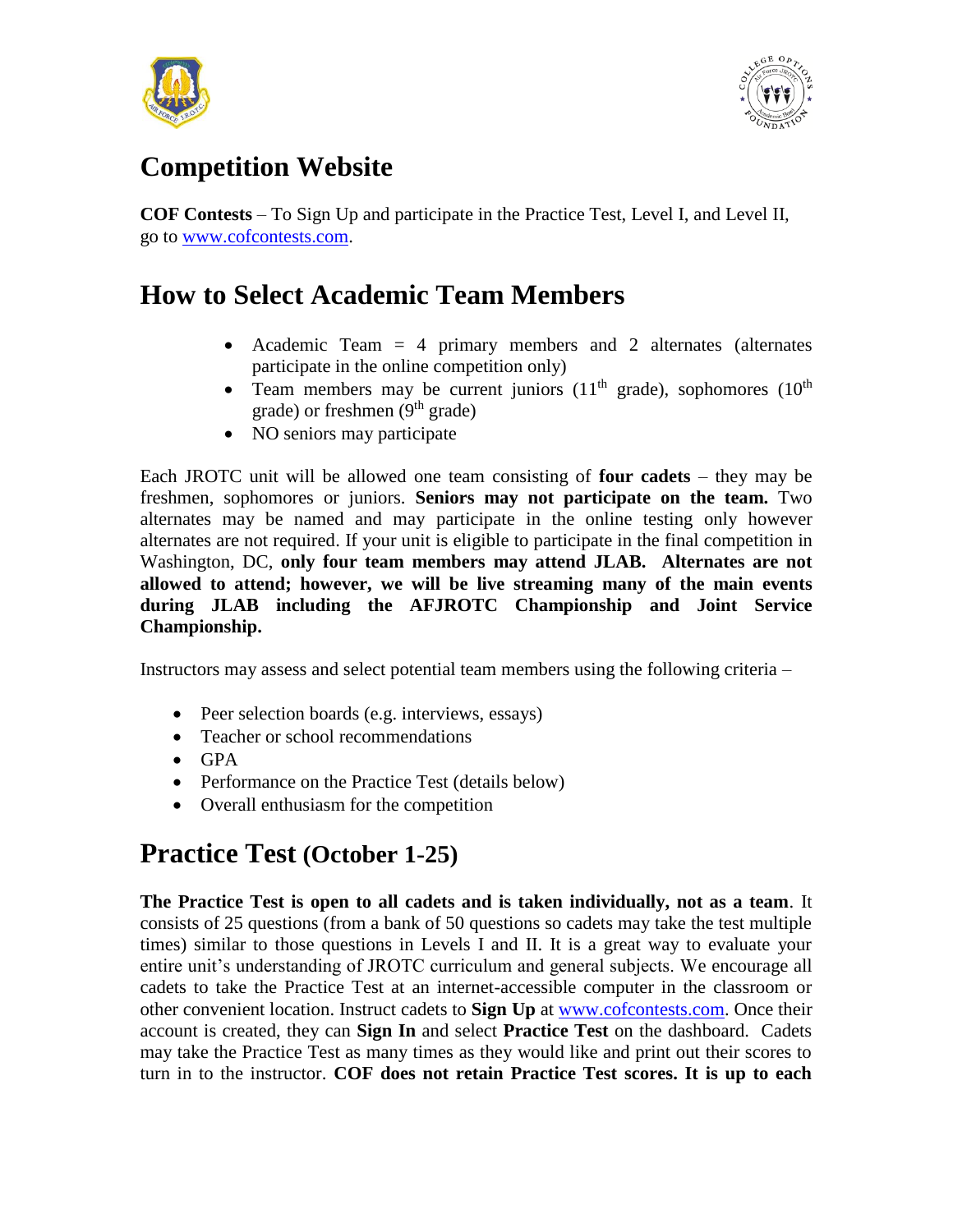



**instructor to review the scores and determine members of the team. The cadet's scores will remain on their dashboard under Recent Tests.**

#### **How to Prepare the Team**

One of the main goals of the JROTC Academic Bowl is to prepare students for state exit/graduation exams as well as college entrance exams, such as the SAT and ACT. However, many JROTC instructors are understandably interested in measuring how well their cadets are learning the JROTC curriculum. Therefore, we will have a mix of JROTC curriculum as well as English, math, and science in each level of the competition. A few questions about current events are also included – focusing on national and international news, particularly international relations, politics, business, and science. All of the current events questions will be taken from major media available on television, the internet, and in daily newspapers (see suggested resources below).

Level I includes 25% JROTC questions, 65% SAT/ACT-type questions, and 10% current events questions.

Level II includes 15% JROTC questions, 75% SAT/ACT-type questions, and 10% current events questions.

In both Level I and Level II, a total of 2-3 questions will come from the following USAA Educational Foundation videos:

- Opening Your First Bank Account <https://vimeo.com/257540781/becc571fb2>
- Making Money Work for You <https://vimeo.com/257540735>
- How Time Builds Wealth <https://vimeo.com/269913995>

We encourage all cadets, whether they are on the academic team or not, to check out the videos from USAA and to prepare for the ACT, SAT, and ASVAB tests by reviewing English, science, and math coursework. There are several resources available, free-ofcharge, to all students.

Websites to review include:

[www.cofcontests.com](http://www.cofcontests.com/) – online SAT/ACT guides (contest information tab) [www.number2.com](http://www.number2.com/) – a free test prep website [www.march2success.com](http://www.march2success.com/) – a free test prep website [www.khanacademy.org](http://www.khanacademy.org/) – a free website with math, history, and science lessons [www.foxnews.com/index.html](http://www.foxnews.com/index.html) - FOX News [www.cnn.com/cnn10](http://www.cnn.com/cnn10) - CNN Student News [www.npr.org/](http://www.npr.org/) - National Public Radio [www.reuters.com/](http://www.reuters.com/) - Reuters [www.usatoday.com/](http://www.usatoday.com/) - USA Today Newspaper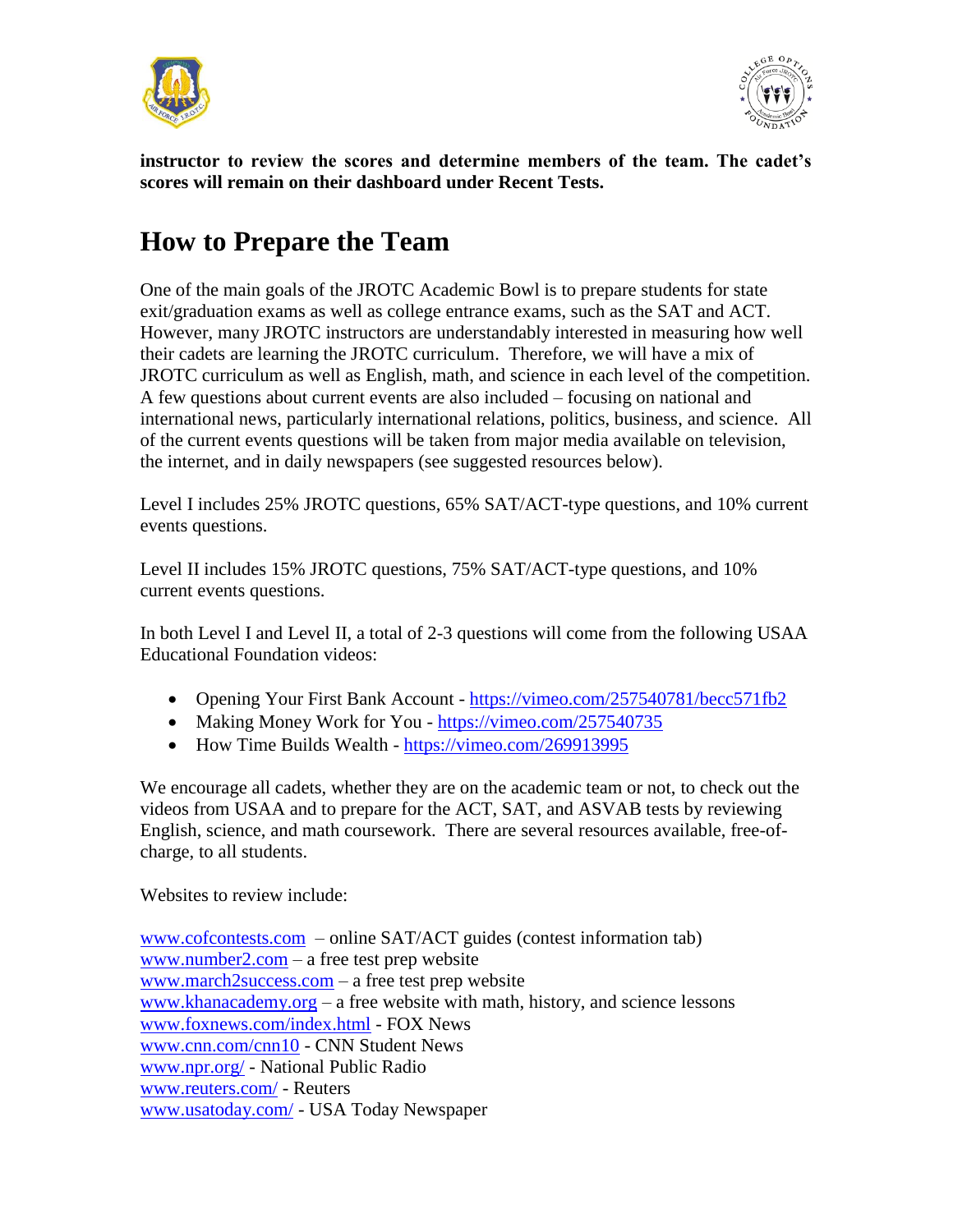



# **How to Sign Up**

- Between October  $1 -$  November 20, the instructor should go to [www.cofcontests.com,](http://www.cofcontests.com/) click on **Sign Up,** and fill out the requested information. If your school is not in our system, you will need to add your school information. Please be prepared to answer the following questions when signing up: High School Name, Address, Phone Number Instructor Name, Email Address, Phone Number (office and cell) High School Demographics – Number of students, Number in Free Lunch Program, type of school (suburban, rural, private, public)
- After creating the instructor registration, return to the homepage and **Sign In**.
- After October 25, you will have the option to **Add Students to Team** on the instructor dashboard.
- To add a student to your team, you will use the student's email address.
- If the cadet signed up for the Practice Test, they will have an account associated with their email address.
- If the student did not sign up for the Practice Test or you prefer not to use the student's email address, you may use their first and last name to add them to your team. However, students without an email address in the system will not have access to the free college prep software.
- If the student does not have an account, they may Sign Up at cofcontests.com.
- The team must be formed and in our system prior to competing in Level I.

Each team will be automatically placed into a Division based on demographics including socio-economic and geographic factors so that teams compete against similar teams in the online rounds.

## **How to Participate in Levels I and II (online)**

- 1. Each cadet must review The Guidelines in its entirety prior to participating in Level I
- 2. The instructor or team captain should logon to [www.cofcontests.com](http://www.cofcontests.com/)
- 3. The instructor will Sign In using his/her username and password.
- 4. Once on the Dashboard, click on **Tests**
- 5. Follow directions on that page and begin the competition
- 6. Both Level I and II consist of approximately 75 questions and take approximately 1 hour to complete. **This is a TEAM event** – all cadets on the team (including alternates) should sit at one computer and answer questions as a team.
- **7. Once a team has begun the test, there is no ability to stop and start over. The competition must be completed in one sitting.**

If your team advances to **Level II** (February 1-15), you will follow the same procedure, **using the Instructor's username and password**.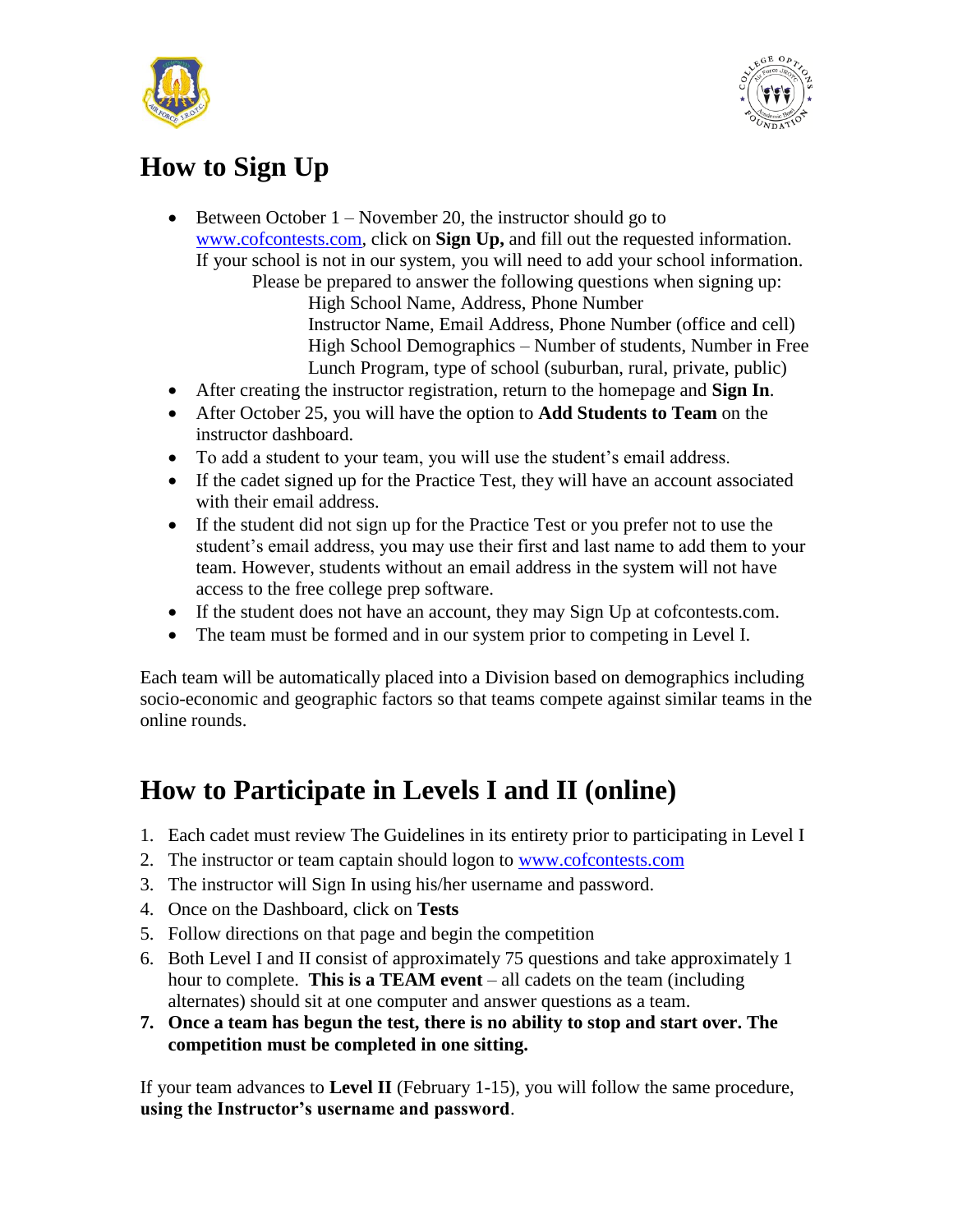



# **Level III – The Championship**

The top 16 teams (based on Level II scores) will be invited to participate in Level III - The Championship! Teams with top scores from each division will receive an invitation to Washington, DC. If there is a tie in Level II for one of the spots, the tie-breaker will be the Level I – Section 2 score (SAT/ACT portion).

Teams will be allowed to bring four cadets and one instructor to the Championship. Additional male and female chaperones will be on staff at JLAB; however, a female chaperone from the high school may also attend if required by the school administration. Alternates are NOT allowed to attend JLAB 2020.

Travel costs, gas prices, additional airline fees and most importantly, cuts in educational funding, require that we are all as frugal as possible in our travel arrangements. All travel costs directly related to the event will be covered, but we will endeavor to minimize travel costs where possible and we hope the instructors will assist us in that area.

Team travel expenses will be individually calculated based on your location and mode of transportation. Travel expenses that are covered include:

- 1. airfare or mileage (if driving)
- 2. ground transportation to/from Washington, DC airport to competition site
- 3. incidentals baggage, tips, etc.

#### **Official Rules of the Online Competition**

- 1. The designated point of contact should be a JROTC instructor with access to email. Most correspondence with teams is through email; therefore, it is essential that instructors check their email and respond as soon as possible. Foundation staff is also available by phone for questions or concerns. (1-888-576-8287 or admin@collegeoptions.net)
- 2. Each JROTC unit will be allowed ONE Academic Team consisting of four cadets. The team may include juniors, sophomores and/or freshmen. Two alternates may be named and may participate in the online portion of the competition but are not allowed to attend The Championship in Washington, DC with the team. No seniors may participate.
- 3. Level I and Level II are internet-based competitions.
- 4. Level I and Level II each require approximately one hour to complete. **Once a team has begun the test, there is no ability to stop and start over. The competition must be completed in one sitting**.